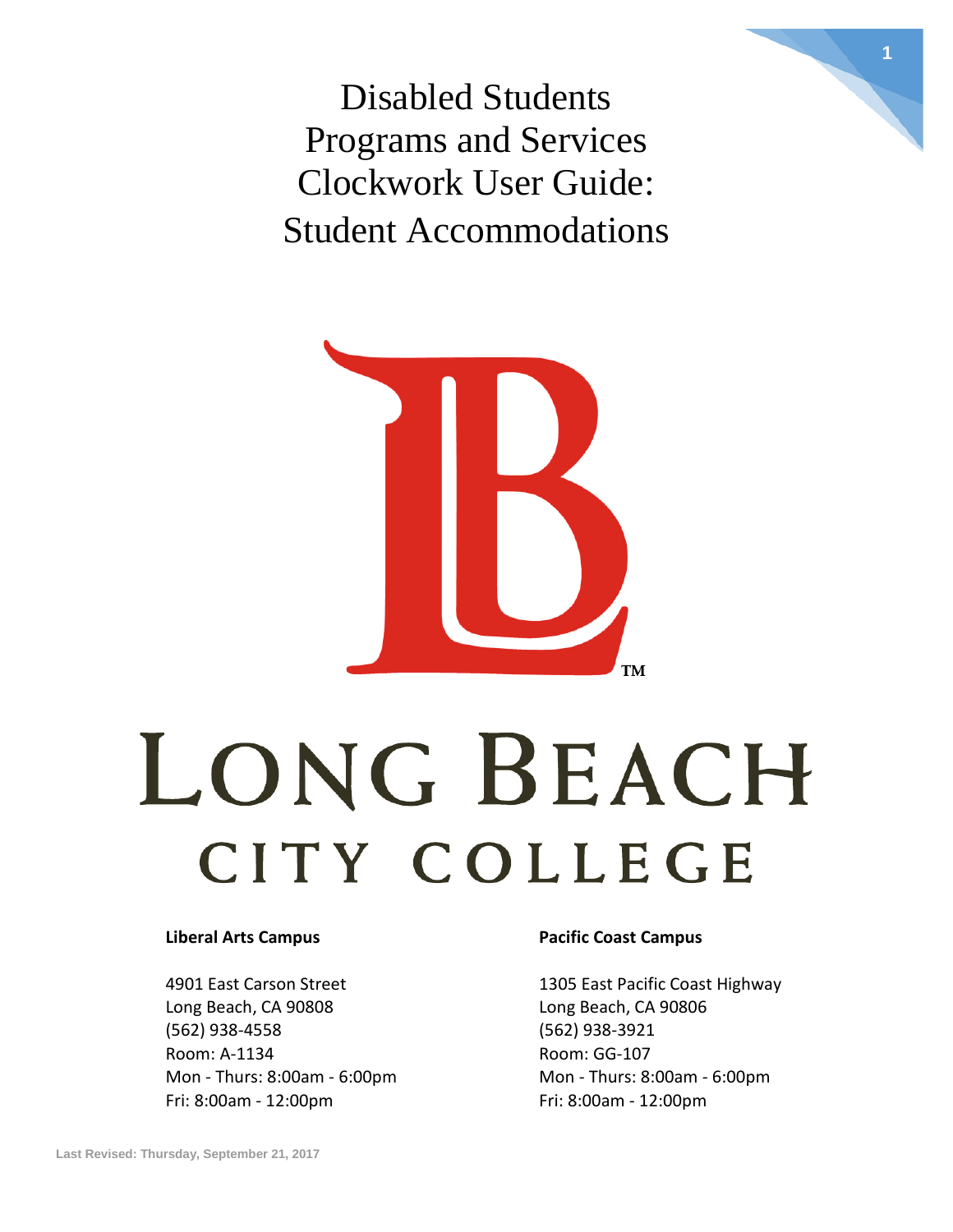| <b>Section</b> |  |  |
|----------------|--|--|
|                |  |  |
|                |  |  |

#### <span id="page-1-0"></span>**1. Send Letter of Accommodation Email to Instructor**

Follow the steps outlined in this guide to inform instructors of your approved accommodations. Please note that letters of accommodation must be submitted for each term that you require accommodations.

To send letters of accommodation, start by selecting the following link:

<https://clockwork.lbcc.edu/clockwork/custom/misc/home.aspx>

On the displayed page, select "Access letter of accommodation".

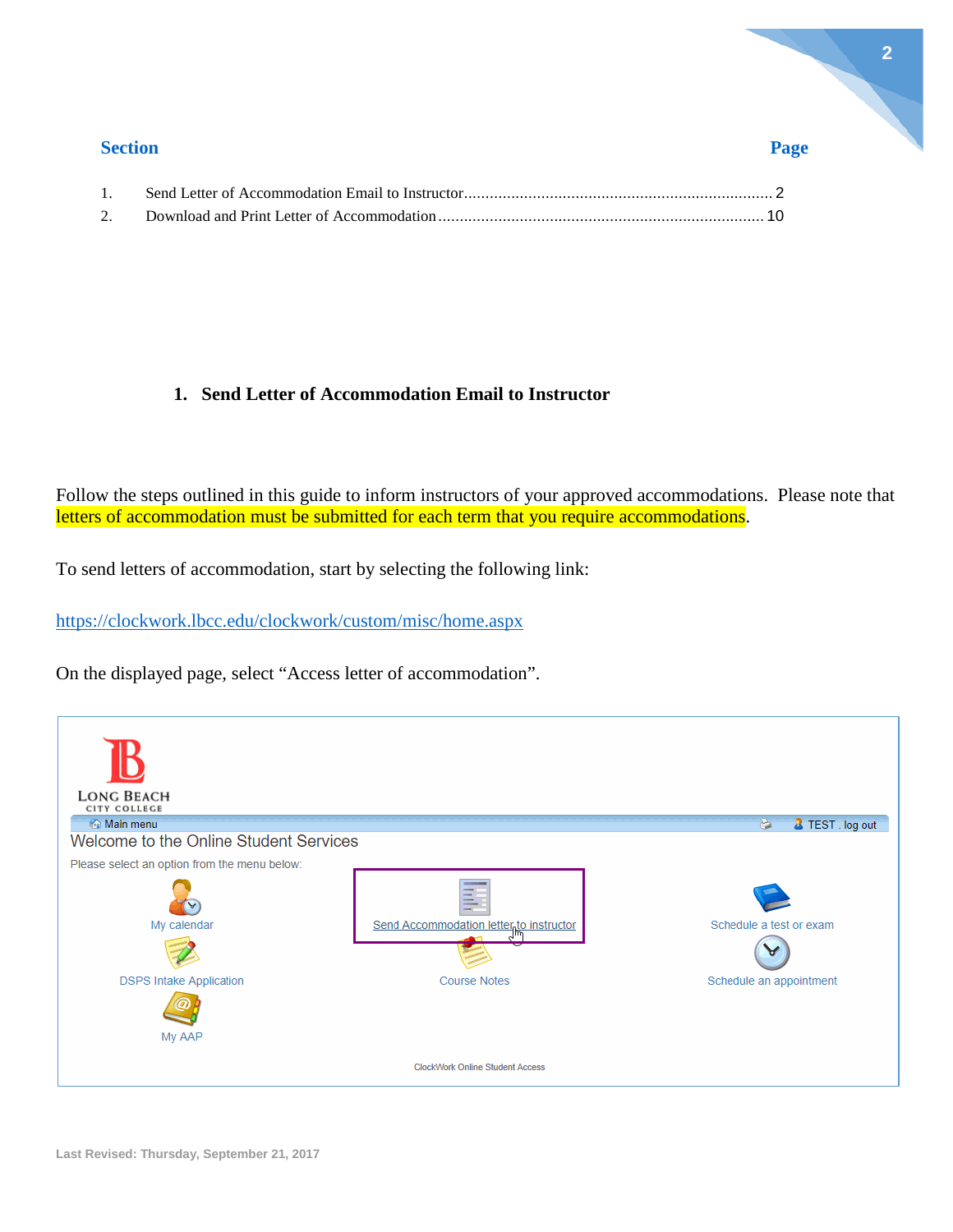**3**

Please read the information text and select the "Accommodations button" as shown.

| <b>LONG BEACH</b><br>CITY COLLEGE                                                                                                                                                                                                                                                                                                                                                                                                                                                             |
|-----------------------------------------------------------------------------------------------------------------------------------------------------------------------------------------------------------------------------------------------------------------------------------------------------------------------------------------------------------------------------------------------------------------------------------------------------------------------------------------------|
| <b>A</b> Main menu<br>LIEST. log out                                                                                                                                                                                                                                                                                                                                                                                                                                                          |
| <b>Accommodations</b><br><b>FAQ</b><br>Submit a comment<br>Help                                                                                                                                                                                                                                                                                                                                                                                                                               |
| <b>Request for Accommodations</b><br>@ Help                                                                                                                                                                                                                                                                                                                                                                                                                                                   |
|                                                                                                                                                                                                                                                                                                                                                                                                                                                                                               |
| You may use this page to send the accommodation letter to your instructor(s) to inform them of your approved accommodations. Letters of<br>accommodation must be submitted to instructors for each term that you need them. Once you have submitted your online request, your instructor<br>will be able to log into the system and view the accommodations you have submitted for their course. You may also download and print your<br>accommodation letter using this website at any time. |
| Please note that you are required to complete an intake appointment with a DSPS counselor in order for your approved accommodations to be<br>displayed on this website. If you need any changes to your accommodations, you will need to schedule an appointment to meet with a counselor<br>for a re-evaluation. To schedule an appointment, please contact the office at 1-562-938-3921 for PCC or 1-562-938-4558 for LAC.                                                                  |
| If you have any questions, please refer to this Instructional Guide or this Instructional Video. Click the 'Accommodations' button at the top of the<br>screen to get started.                                                                                                                                                                                                                                                                                                                |
| <b>ClockWork Online Student Access</b>                                                                                                                                                                                                                                                                                                                                                                                                                                                        |

The page will prompt the user with instructions to enter in student ID and password in the corresponding fields. This is the same login information used to log into your PeopleSoft account and add/drop courses.

| <b>LONG BEACH</b><br><b>CITY COLLEGE</b> |                                                                                                                                |
|------------------------------------------|--------------------------------------------------------------------------------------------------------------------------------|
|                                          | <b>Please log in</b>                                                                                                           |
|                                          | To access this site you will need to log in with your user name and password.<br>Please remember to log out when you are done. |
|                                          | 1<br><b>Username</b>                                                                                                           |
|                                          | A<br>Password                                                                                                                  |
|                                          | Log In                                                                                                                         |
|                                          | ClockWork Online Student Access                                                                                                |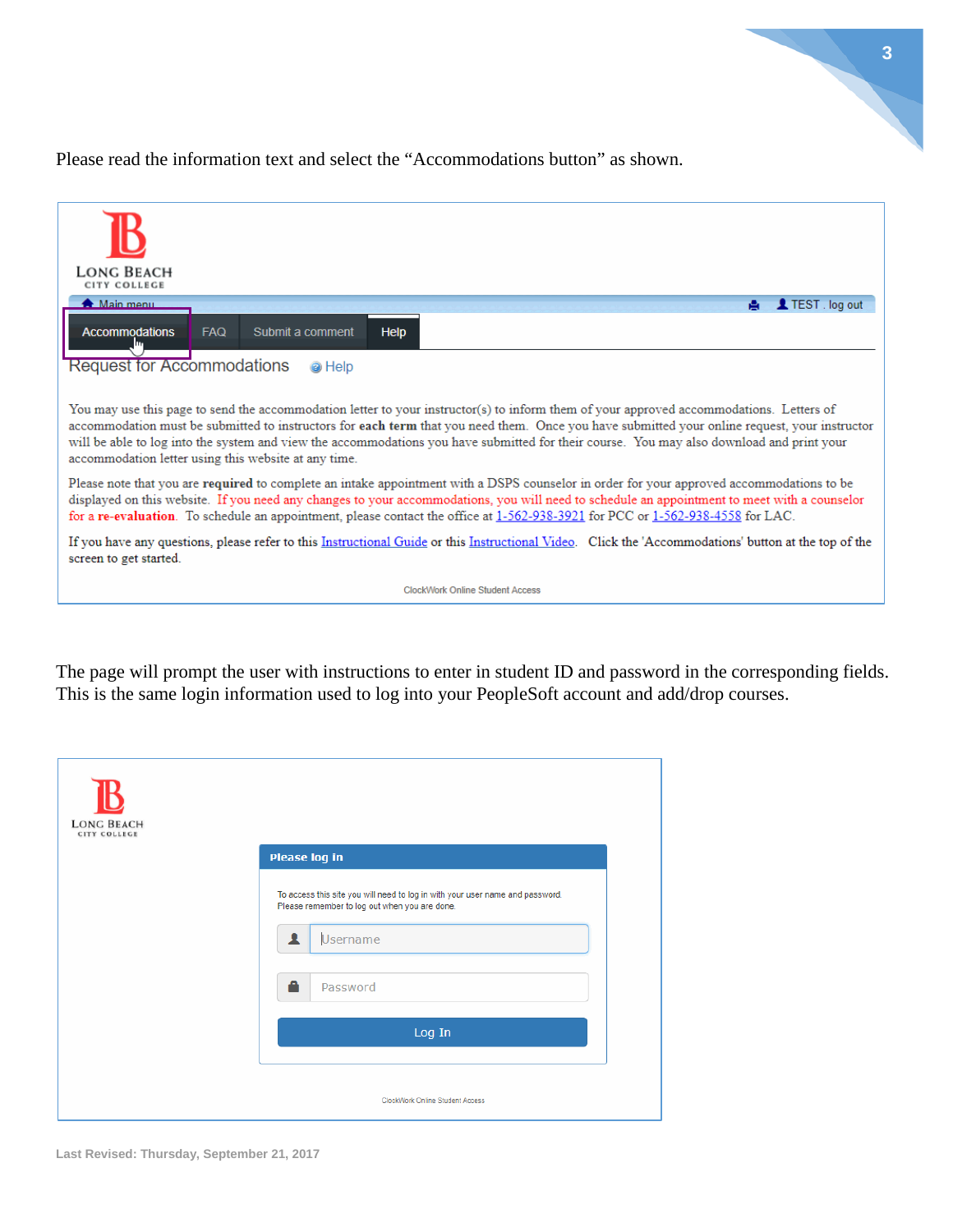

After entering the required login information, select "Log In".

| <b>LONG BEACH</b><br><b>CITY COLLEGE</b> |                                                                                                                                |
|------------------------------------------|--------------------------------------------------------------------------------------------------------------------------------|
|                                          | <b>Please log in</b>                                                                                                           |
|                                          | To access this site you will need to log in with your user name and<br>password. Please remember to log out when you are done. |
|                                          | 0000000                                                                                                                        |
|                                          | A<br>.                                                                                                                         |
|                                          | Log In<br>$\mathcal{V}$                                                                                                        |
|                                          | <b>ClockWork Online Student Access</b>                                                                                         |

Based on the date the user logs in, the website will default to that term. If the letter is for a different term, select the down arrow to the right of the term.

| <b>LONG BEACH</b><br><b>CITY COLLEGE</b>    |                                                                                                                                                     |                                        |         |                     |
|---------------------------------------------|-----------------------------------------------------------------------------------------------------------------------------------------------------|----------------------------------------|---------|---------------------|
| <b>A</b> Main menu                          |                                                                                                                                                     |                                        |         | TEST . log out<br>髙 |
| <b>Accommodations</b>                       | <b>FAQ</b><br>Submit a comment<br><b>Help</b>                                                                                                       |                                        |         |                     |
|                                             | <b>Request Accommodations</b>                                                                                                                       |                                        |         |                     |
|                                             | You can use this page to request accommodations for your courses. Click the 'Request' button on your first course in the list below to get started. |                                        |         |                     |
| Your courses:                               | Show term:                                                                                                                                          | Summer Session 2017                    |         | ▼<br>Refresh        |
| Course                                      | <b>Status</b>                                                                                                                                       |                                        | Request | Letter              |
| <b>ENGL1</b><br><b>Section</b><br>50001 LEC | <b>Course has ended</b><br>N/A (course has ended).                                                                                                  |                                        |         |                     |
|                                             |                                                                                                                                                     | <b>ClockWork Online Student Access</b> |         |                     |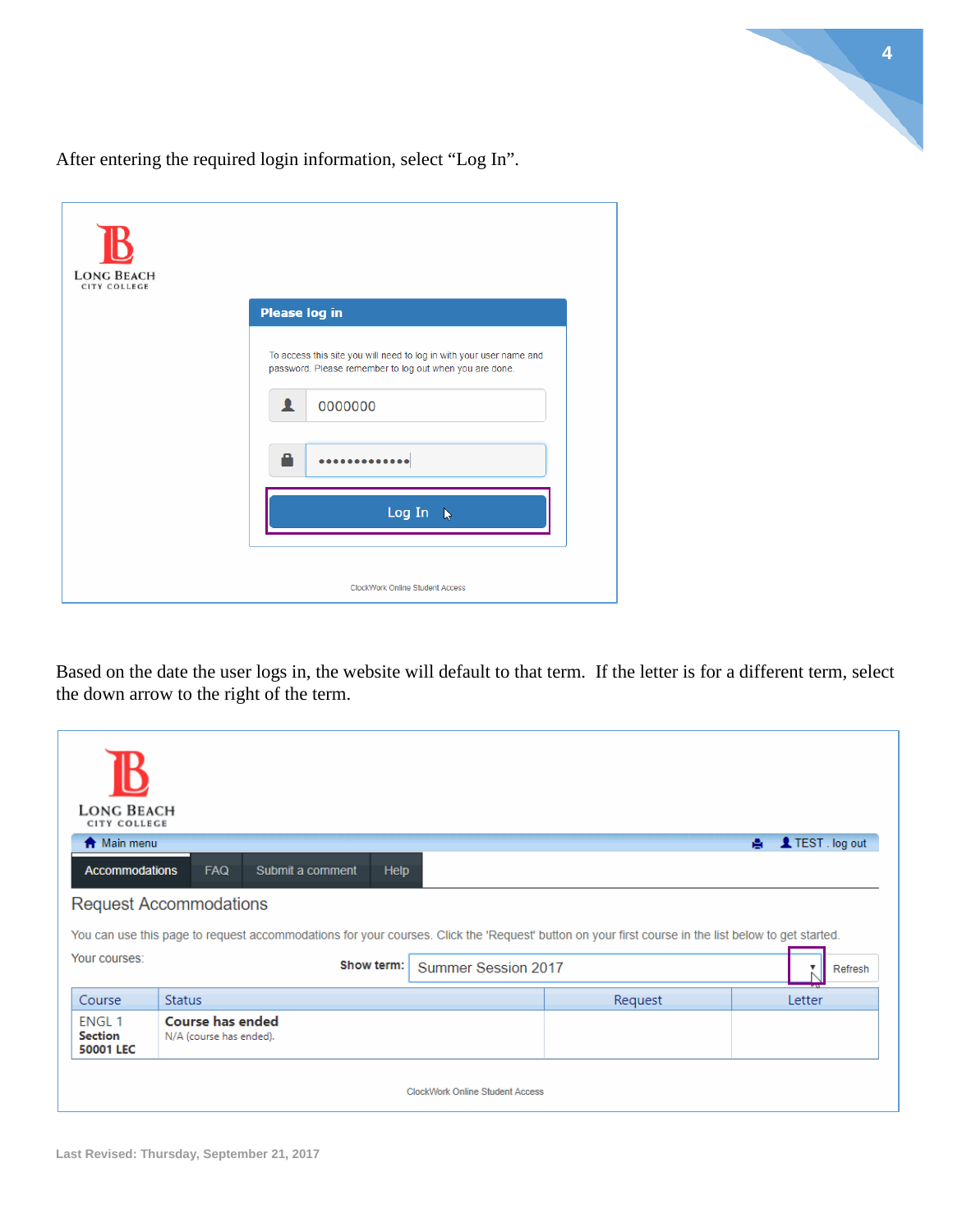

Then select the term for which you need a letter of accommodation.

| <b>LONG BEACH</b><br><b>CITY COLLEGE</b>           |                                                    |            |                                                                                                                                                     |                 |
|----------------------------------------------------|----------------------------------------------------|------------|-----------------------------------------------------------------------------------------------------------------------------------------------------|-----------------|
| <b>A</b> Main menu                                 |                                                    |            | 髙                                                                                                                                                   | LIEST . log out |
| <b>Accommodations</b>                              | Submit a comment<br><b>FAQ</b>                     | Help       |                                                                                                                                                     |                 |
|                                                    | <b>Request Accommodations</b>                      |            |                                                                                                                                                     |                 |
|                                                    |                                                    |            | You can use this page to request accommodations for your courses. Click the 'Request' button on your first course in the list below to get started. |                 |
| Your courses:                                      |                                                    | Show term: | <b>Summer Session 2017</b>                                                                                                                          | Refresh         |
| Course                                             | <b>Status</b>                                      |            | Winter Session 2016                                                                                                                                 |                 |
| <b>FNGL1</b><br><b>Section</b><br><b>50001 LEC</b> | <b>Course has ended</b><br>N/A (course has ended). |            | Spring Session 2016<br>Summer Session 2016<br>Fall Session 2016                                                                                     |                 |
|                                                    |                                                    |            | <b>Spring Session 2017</b><br>Summer Session 2017<br>Fall Session 2017                                                                              |                 |

To request accommodations for your course(s), select "Request".

| <b>LONG BEACH</b><br><b>CITY COLLEGE</b> |                                                                                                                                                     |                |
|------------------------------------------|-----------------------------------------------------------------------------------------------------------------------------------------------------|----------------|
| <b>A</b> Main menu                       | A.                                                                                                                                                  | LIEST. log out |
| <b>Accommodations</b>                    | <b>FAQ</b><br>Submit a comment<br>Help                                                                                                              |                |
|                                          | <b>Request Accommodations</b>                                                                                                                       |                |
|                                          |                                                                                                                                                     |                |
|                                          | You can use this page to request accommodations for your courses. Click the 'Request' button on your first course in the list below to get started. |                |
| Your courses:                            | Show term:<br>Fall Session 2017                                                                                                                     | Refresh        |
| Course                                   | Status<br>Request                                                                                                                                   | <b>Letter</b>  |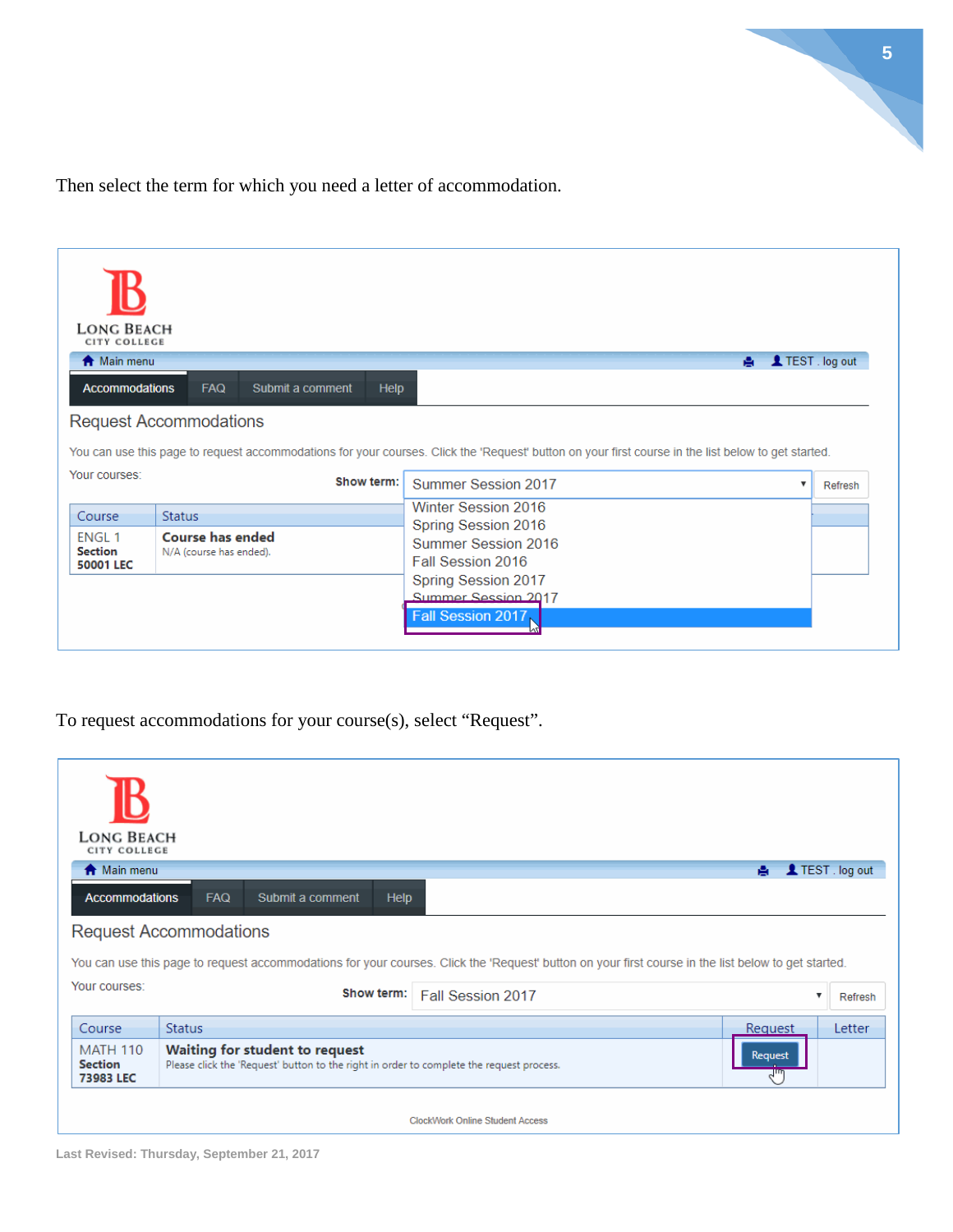The system will automatically select all of your approved accommodations for your courses. If you do not want to inform an instructor of a specific accommodation(s) that you have been approved for, you may simply de-select the corresponding checkbox. Similarly, you may also select or de-select courses. Selection of at least one accommodation and one course is required to submit.

| LONG BEACH<br>CITY COLLEGE<br><b>A</b> Main menu                                                                                                                                                                                                                                                                                                                                                                                                                                                                                                                                                                                                                                                                                                                                                                                                                                                                                                                                                                                                                                                                                                                                                                                                                                                                                                                                                                                                                                                                                                                                                                                                                                                                                                                                                                                |                       |                                                    |        | <b>A</b> IL TEST log out |
|---------------------------------------------------------------------------------------------------------------------------------------------------------------------------------------------------------------------------------------------------------------------------------------------------------------------------------------------------------------------------------------------------------------------------------------------------------------------------------------------------------------------------------------------------------------------------------------------------------------------------------------------------------------------------------------------------------------------------------------------------------------------------------------------------------------------------------------------------------------------------------------------------------------------------------------------------------------------------------------------------------------------------------------------------------------------------------------------------------------------------------------------------------------------------------------------------------------------------------------------------------------------------------------------------------------------------------------------------------------------------------------------------------------------------------------------------------------------------------------------------------------------------------------------------------------------------------------------------------------------------------------------------------------------------------------------------------------------------------------------------------------------------------------------------------------------------------|-----------------------|----------------------------------------------------|--------|--------------------------|
| <b>Request Accommodations</b><br>Please review the information listed below and indicate whether you need changes to your accommodations at this time. If your accommodations require changes your request will be<br>submitted for review.                                                                                                                                                                                                                                                                                                                                                                                                                                                                                                                                                                                                                                                                                                                                                                                                                                                                                                                                                                                                                                                                                                                                                                                                                                                                                                                                                                                                                                                                                                                                                                                     |                       |                                                    |        |                          |
| <b>Your accommodations</b>                                                                                                                                                                                                                                                                                                                                                                                                                                                                                                                                                                                                                                                                                                                                                                                                                                                                                                                                                                                                                                                                                                                                                                                                                                                                                                                                                                                                                                                                                                                                                                                                                                                                                                                                                                                                      |                       | <b>Courses to request</b>                          |        |                          |
| 7 Exam Proctored in Distraction Reduced DSPS Testing Office<br>Note-Taking Assistance<br>$\Box$                                                                                                                                                                                                                                                                                                                                                                                                                                                                                                                                                                                                                                                                                                                                                                                                                                                                                                                                                                                                                                                                                                                                                                                                                                                                                                                                                                                                                                                                                                                                                                                                                                                                                                                                 |                       | MATH 110 section 73983 LEC<br>check all check none |        |                          |
| check all check none                                                                                                                                                                                                                                                                                                                                                                                                                                                                                                                                                                                                                                                                                                                                                                                                                                                                                                                                                                                                                                                                                                                                                                                                                                                                                                                                                                                                                                                                                                                                                                                                                                                                                                                                                                                                            |                       |                                                    |        |                          |
| Please indicate if your accommodations require any changes<br>◯ My accommodations are correct the way they are                                                                                                                                                                                                                                                                                                                                                                                                                                                                                                                                                                                                                                                                                                                                                                                                                                                                                                                                                                                                                                                                                                                                                                                                                                                                                                                                                                                                                                                                                                                                                                                                                                                                                                                  | <b>Optional note:</b> | h                                                  |        |                          |
| <b>Terms</b>                                                                                                                                                                                                                                                                                                                                                                                                                                                                                                                                                                                                                                                                                                                                                                                                                                                                                                                                                                                                                                                                                                                                                                                                                                                                                                                                                                                                                                                                                                                                                                                                                                                                                                                                                                                                                    |                       |                                                    |        |                          |
| Website Privacy and Security Policy:Long Beach City College is committed to ensuring the privacy and accuracy of your confidential information. We<br>have the utmost respect for your privacy and will not share your personal information in accordance with the Family Educational Rights and Privacy Act<br>(FERPA). ========== This Website is regularly monitored in order to supply you with the best service and to meet your expectations. For this purpose,<br>we consult the statistics relating to use of our Website and develop the Website on the basis of this data. Your information may also be used in our<br>reports. User statistics are anonymous. Security ======== The Website uses a secure server to protect your information data. Secure server software<br>is used to encrypt the information exchanged between your Web browser and our Website. This measure ensures the security of all your transactions<br>when you use the Sites. We follow strict security procedures when filing and using the information you supply, and may request proof of your identity<br>before supplying you with information. We take all reasonable steps to ensure the secrecy of your personal data. Cookies ======= The Website may<br>use cookies to ensure the smooth operation of your transactions. Cookies are small information files that a Website can send to the hard disk of a<br>personal computer for traceability reasons. They are not executable programs, and cannot contain viruses or applications. The cookies used only take<br>up a minimal amount of space on your hard disk. You can always prevent cookies from being recorded on your computer by using the options provided<br>by your browser. However, if you do so, some parts of this site may not be functional as a result. |                       |                                                    |        |                          |
|                                                                                                                                                                                                                                                                                                                                                                                                                                                                                                                                                                                                                                                                                                                                                                                                                                                                                                                                                                                                                                                                                                                                                                                                                                                                                                                                                                                                                                                                                                                                                                                                                                                                                                                                                                                                                                 |                       | $\Box$ I agree to the terms outlined above         |        |                          |
|                                                                                                                                                                                                                                                                                                                                                                                                                                                                                                                                                                                                                                                                                                                                                                                                                                                                                                                                                                                                                                                                                                                                                                                                                                                                                                                                                                                                                                                                                                                                                                                                                                                                                                                                                                                                                                 |                       |                                                    | Cancel | Submit                   |

ClockWork Online Student Access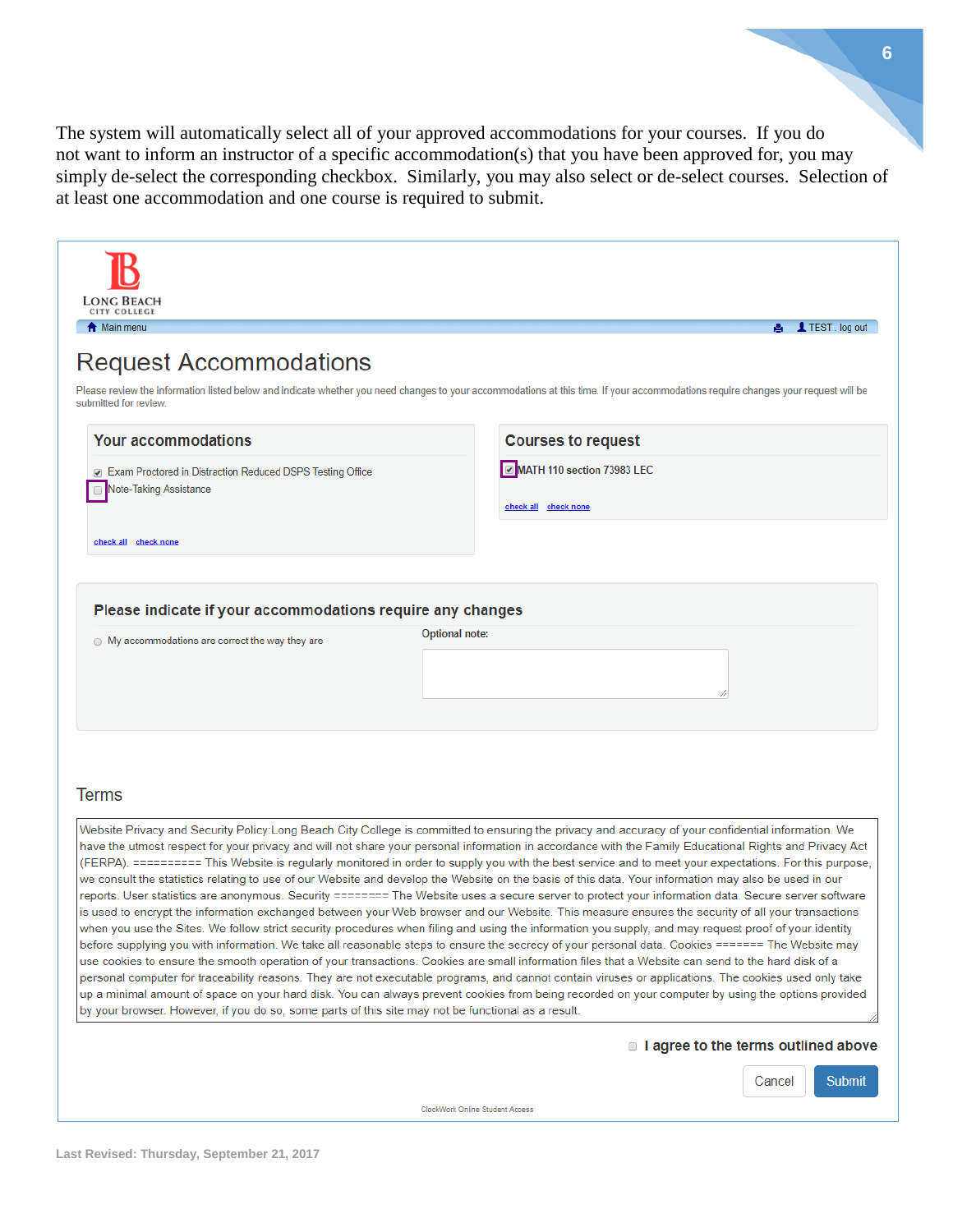If your accommodations are correct as stated, select "My accommodation(s) are correct the way they are." Please note that any accommodation additions or removals require a meeting with a counselor for a reevaluation appointment. To schedule a re-evaluation appointment, please stop by the office or contact us at 562-938-4558 for LAC or 562-938-3921 for PCC.

| Please indicate if your accommodations require any changes |                |  |  |  |  |
|------------------------------------------------------------|----------------|--|--|--|--|
| My accommodations are correct the way they are             | Optional note: |  |  |  |  |
|                                                            |                |  |  |  |  |

Please read our privacy and security policy, select the box "I agree to the terms outlined above" and click submit.

### **Terms**

| Website Privacy and Security Policy:Long Beach City College is committed to ensuring the privacy and accuracy of your     |
|---------------------------------------------------------------------------------------------------------------------------|
| confidential information. We have the utmost respect for your privacy and will not share your personal information in     |
| accordance with the Family Educational Rights and Privacy Act (FERPA). ========= This Website is regularly                |
| monitored in order to supply you with the best service and to meet your expectations. For this purpose, we consult the    |
| statistics relating to use of our Website and develop the Website on the basis of this data. Your information may also be |
| used in our reports. User statistics are anonymous. Security ======== The Website uses a secure server to protect your    |
| information data. Secure server software is used to encrypt the information exchanged between your Web browser and our    |
| Website. This measure ensures the security of all your transactions when you use the Sites. We follow strict security     |
| procedures when filing and using the information you supply, and may request proof of your identity before supplying you  |
| with information. We take all reasonable steps to ensure the secrecy of your personal data. Cookies ======= The Website   |
| may use cookies to ensure the smooth operation of your transactions. Cookies are small information files that a Website   |
| can send to the hard disk of a personal computer for traceability reasons. They are not executable programs, and cannot   |
|                                                                                                                           |
| I agree to the terms outlined above                                                                                       |
|                                                                                                                           |
| Cancel<br>Submit                                                                                                          |
|                                                                                                                           |
| <b>ClockWork Online Student Access</b>                                                                                    |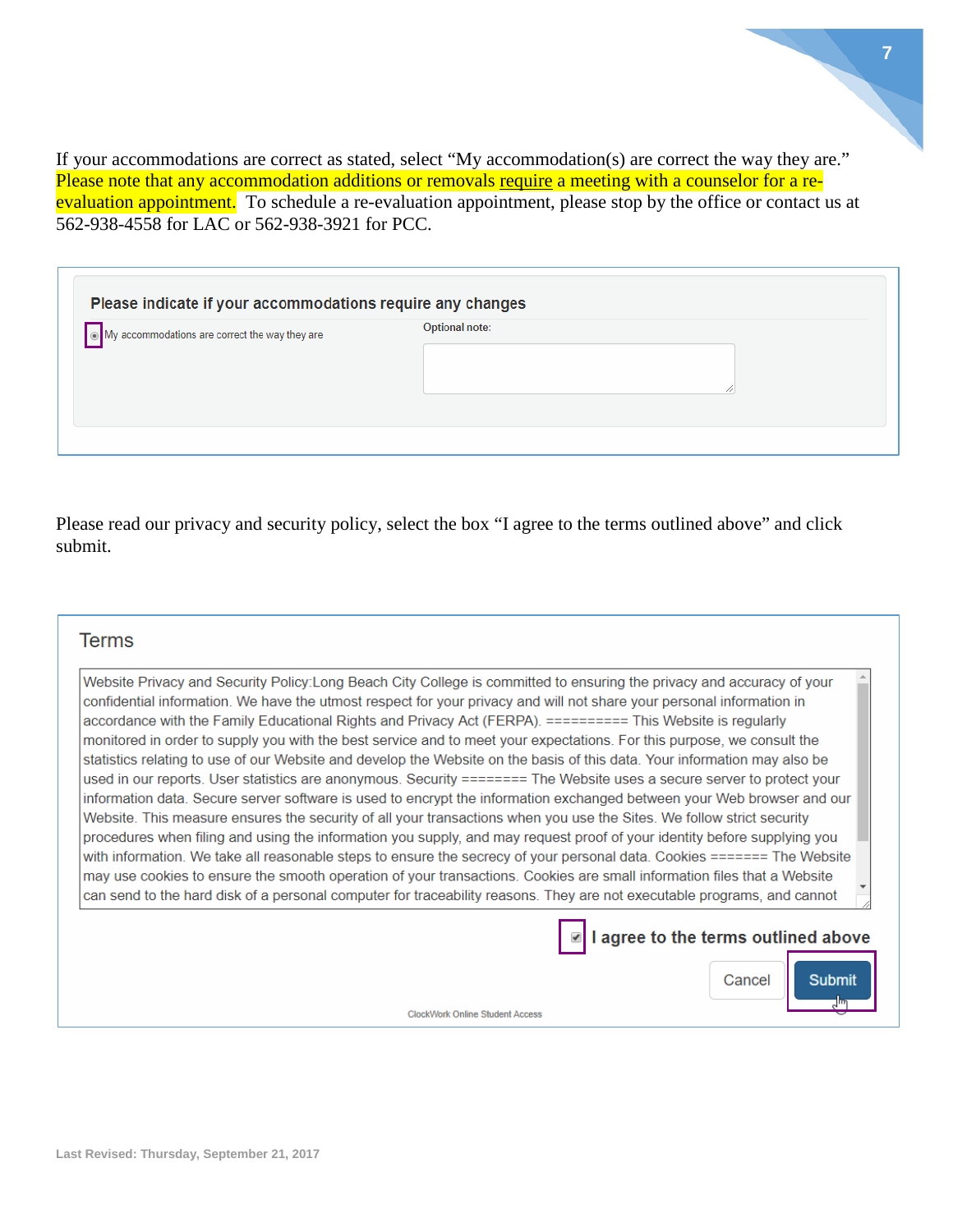Your professor(s) will receive an email indicating that your letter of accommodations is ready for review and confirmation. That professor can then see accommodations as you have authorized in the previous step. A confirmation email will also be sent to your email address as identified in the Viking student system.

|                                                                                                                                          |                      | Disabled Students Programs and Services                       |                                   |  |  |  |
|------------------------------------------------------------------------------------------------------------------------------------------|----------------------|---------------------------------------------------------------|-----------------------------------|--|--|--|
| <b>LONG BEACH</b>                                                                                                                        | Liberal Arts Campus  | 4901 East Carson Street, Long Beach, California 90808         | tel 562.938.4111 fax 562.938.4118 |  |  |  |
| CITY COLLEGE                                                                                                                             | Pacific Coast Campus | 1305 East Pacific Coast Highway, Long Beach, California 90806 | tel 562.938.4111 fax 562.938.3912 |  |  |  |
| www.LBCC.edu                                                                                                                             |                      |                                                               |                                   |  |  |  |
| Dear TEST,<br>Thank you for submitting your accommodation request(s). The following request(s) were received:                            |                      |                                                               |                                   |  |  |  |
| Approved: MATH 110 section 73983 LEC<br>٠                                                                                                |                      |                                                               |                                   |  |  |  |
| If your course is labeled with the instructor name "staff", please download and print the letter to provide to your eventual instructor. |                      |                                                               |                                   |  |  |  |
| Sincerely,                                                                                                                               |                      |                                                               |                                   |  |  |  |
| Disabled Students Programs and Services<br>Long Beach City College                                                                       |                      |                                                               |                                   |  |  |  |

After clicking "submit", you will be returned to the accommodations request page and a confirmation message will display.

Status Screen 1: Instructor has not yet seen your letter or accommodation.

| <b>LONG BEACH</b><br><b>CITY COLLEGE</b>                                                                                                                                          |                                                                                                                                                     |                                 |         |                          |                 |
|-----------------------------------------------------------------------------------------------------------------------------------------------------------------------------------|-----------------------------------------------------------------------------------------------------------------------------------------------------|---------------------------------|---------|--------------------------|-----------------|
| <b>A</b> Main menu                                                                                                                                                                |                                                                                                                                                     |                                 | Р.      |                          | LIEST . log out |
| <b>Accommodations</b>                                                                                                                                                             | <b>FAQ</b><br>Submit a comment<br><b>Help</b>                                                                                                       |                                 |         |                          |                 |
|                                                                                                                                                                                   | <b>Request Accommodations</b>                                                                                                                       |                                 |         |                          |                 |
|                                                                                                                                                                                   | Your accommodation request(s) have been submitted. Please review the list below.                                                                    |                                 |         |                          |                 |
|                                                                                                                                                                                   | You can use this page to request accommodations for your courses. Click the 'Request' button on your first course in the list below to get started. |                                 |         |                          |                 |
| Your courses:                                                                                                                                                                     | Show term:                                                                                                                                          | Fall Session 2017               |         | $\overline{\phantom{a}}$ | Refresh         |
| Course                                                                                                                                                                            | <b>Status</b>                                                                                                                                       |                                 | Request |                          | Letter          |
| <b>MATH 110</b><br><b>Sent</b><br><b>Get letter</b><br><b>Section</b><br>Your Letter of Accommodation has been sent to your instructor and is awaiting confirmation.<br>73983 LEC |                                                                                                                                                     |                                 |         |                          |                 |
|                                                                                                                                                                                   |                                                                                                                                                     | ClockWork Online Student Access |         |                          |                 |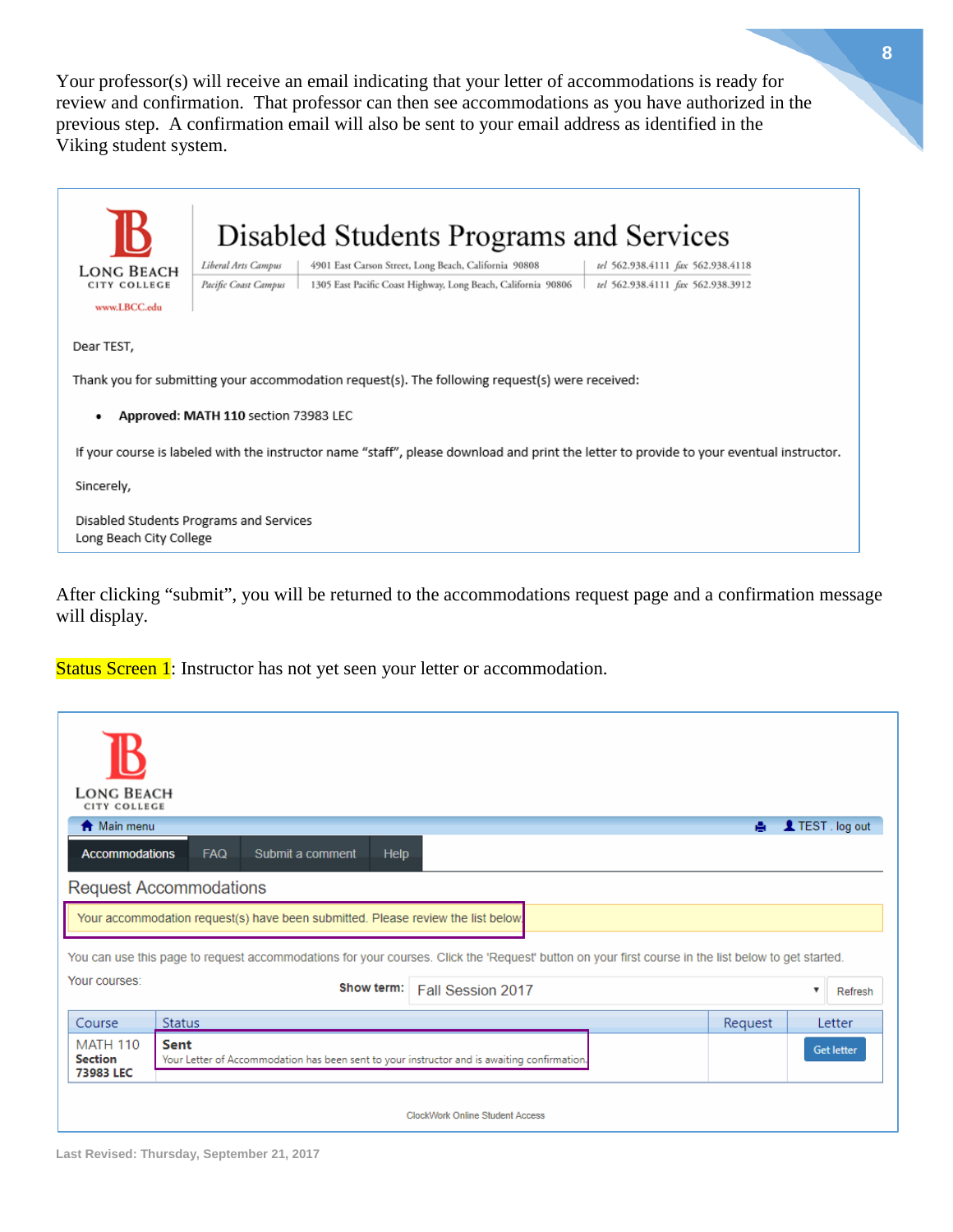Once your instructor has confirmed reception of your accommodations letter, you will see a different confirmation message.

Status Screen 2: Instructor has confirmed that they have seen your letter of accommodation.

Once your instructor has confirmed that they have read your Letter of Accommodation, you will see the status updated to "confirmed".

| <b>LONG BEACH</b><br><b>CITY COLLEGE</b> |                                                                                                                                                     |         |                                      |
|------------------------------------------|-----------------------------------------------------------------------------------------------------------------------------------------------------|---------|--------------------------------------|
| <b>A</b> Main menu                       |                                                                                                                                                     | A.      | TEST . log out                       |
| <b>Accommodations</b>                    | Submit a comment<br><b>FAQ</b><br>Help                                                                                                              |         |                                      |
|                                          | <b>Request Accommodations</b>                                                                                                                       |         |                                      |
|                                          | You can use this page to request accommodations for your courses. Click the 'Request' button on your first course in the list below to get started. |         |                                      |
| Your courses:                            | Show term:<br>Fall Session 2017                                                                                                                     |         | $\boldsymbol{\mathrm{v}}$<br>Refresh |
| Course                                   | <b>Status</b>                                                                                                                                       | Request | Letter                               |
| <b>MATH 110</b><br><b>Section</b>        | <b>Confirmed</b><br>Your Letter of Accommodation has been confirmed by your instructor.                                                             |         | Get letter                           |
| 73983 LEC                                |                                                                                                                                                     |         |                                      |
|                                          | ClockWork Online Student Access                                                                                                                     |         |                                      |

You may select "main menu" for more available options, or you may download/print the letter by selecting "get letter" and following the steps in section 3 of this guide.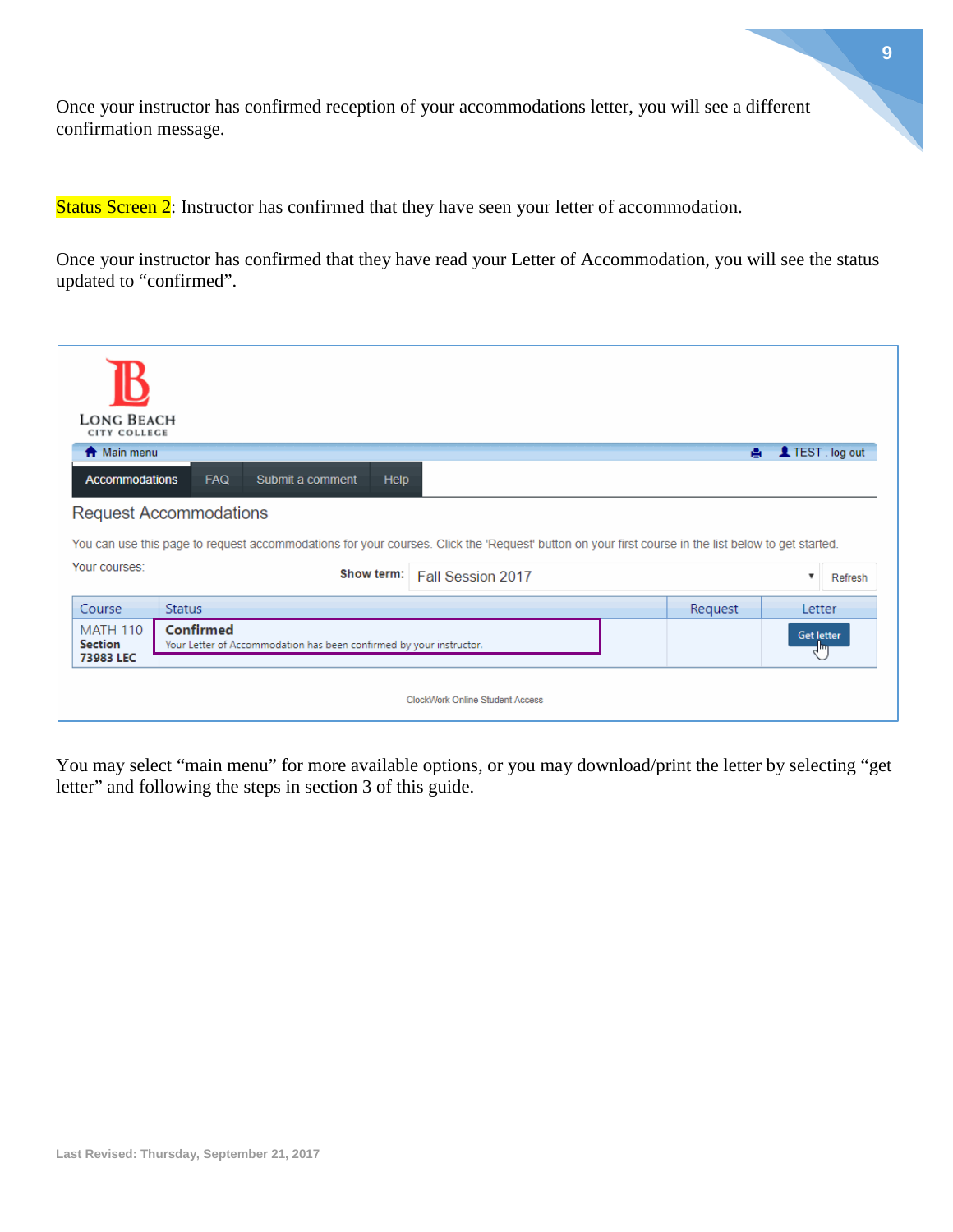## **2. Download and Print Letter of Accommodation**

<span id="page-9-0"></span>To download a letter of accommodation to your personal computer and/or print it, you must first login and send the letter to your instructor and return to the accommodations confirmation page as shown in section 1.

On this page, simply select "get letter".

| <b>LONG BEACH</b><br><b>CITY COLLEGE</b>                                                                                                            |                                                                                  |         |                   |  |  |
|-----------------------------------------------------------------------------------------------------------------------------------------------------|----------------------------------------------------------------------------------|---------|-------------------|--|--|
| <b>A</b> Main menu                                                                                                                                  |                                                                                  | A.      | L TEST . log out  |  |  |
| <b>Accommodations</b>                                                                                                                               | <b>FAQ</b><br>Submit a comment<br>Help                                           |         |                   |  |  |
|                                                                                                                                                     | <b>Request Accommodations</b>                                                    |         |                   |  |  |
| You can use this page to request accommodations for your courses. Click the 'Request' button on your first course in the list below to get started. |                                                                                  |         |                   |  |  |
| Your courses:                                                                                                                                       | Show term:<br>Fall Session 2017                                                  |         | v<br>Refresh      |  |  |
| Course                                                                                                                                              | <b>Status</b>                                                                    | Request | Letter            |  |  |
| <b>MATH 110</b><br><b>Section</b><br>73983 LEC                                                                                                      | Confirmed<br>Your Letter of Accommodation has been confirmed by your instructor. |         | <b>Get letter</b> |  |  |
|                                                                                                                                                     | <b>ClockWork Online Student Access</b>                                           |         |                   |  |  |

A file download menu will appear, click "ok". If you do not see this menu, please check your browser and ensure that you allow the popup. Note: different browsers download and display files differently. Note: different browsers download and display files differently.

| <b>LONG BEACH</b><br><b>CITY COLLEGE</b>                                |               |                  |                                                                           |  |  |
|-------------------------------------------------------------------------|---------------|------------------|---------------------------------------------------------------------------|--|--|
| <b>A</b> Main menu                                                      |               |                  |                                                                           |  |  |
| <b>Accommodations</b>                                                   | <b>FAQ</b>    | Submit a comment | <b>Help</b>                                                               |  |  |
| <b>Request Accommodations</b>                                           |               |                  | Opening AccommodationLetter_MATH_110_section_73983_LEC__1585_<br>$\times$ |  |  |
| You can use this page to request accommodations fo                      |               |                  | You have chosen to open:                                                  |  |  |
| Your courses:                                                           |               |                  | TA er MATH 110 section 73983 LEC 1585 Nguyen Simone.pdf                   |  |  |
|                                                                         |               |                  | which is: Adobe Acrobat Document                                          |  |  |
| Course                                                                  | <b>Status</b> |                  | from: https://clockwork.lbcc.edu                                          |  |  |
| <b>MATH 110</b>                                                         | Confirmed     |                  | What should Firefox do with this file?                                    |  |  |
| <b>Section</b><br>Your Letter of Accommodation has been co<br>73983 LEC |               |                  | O Open with<br>Adobe Acrobat (default)                                    |  |  |
|                                                                         |               |                  | ◯ Save File                                                               |  |  |
|                                                                         |               |                  | Do this automatically for files like this from now on.                    |  |  |
|                                                                         |               |                  |                                                                           |  |  |
|                                                                         |               |                  | OK<br>Cancel<br>5N                                                        |  |  |

**Last Revised: Thursday, September 21, 2017**